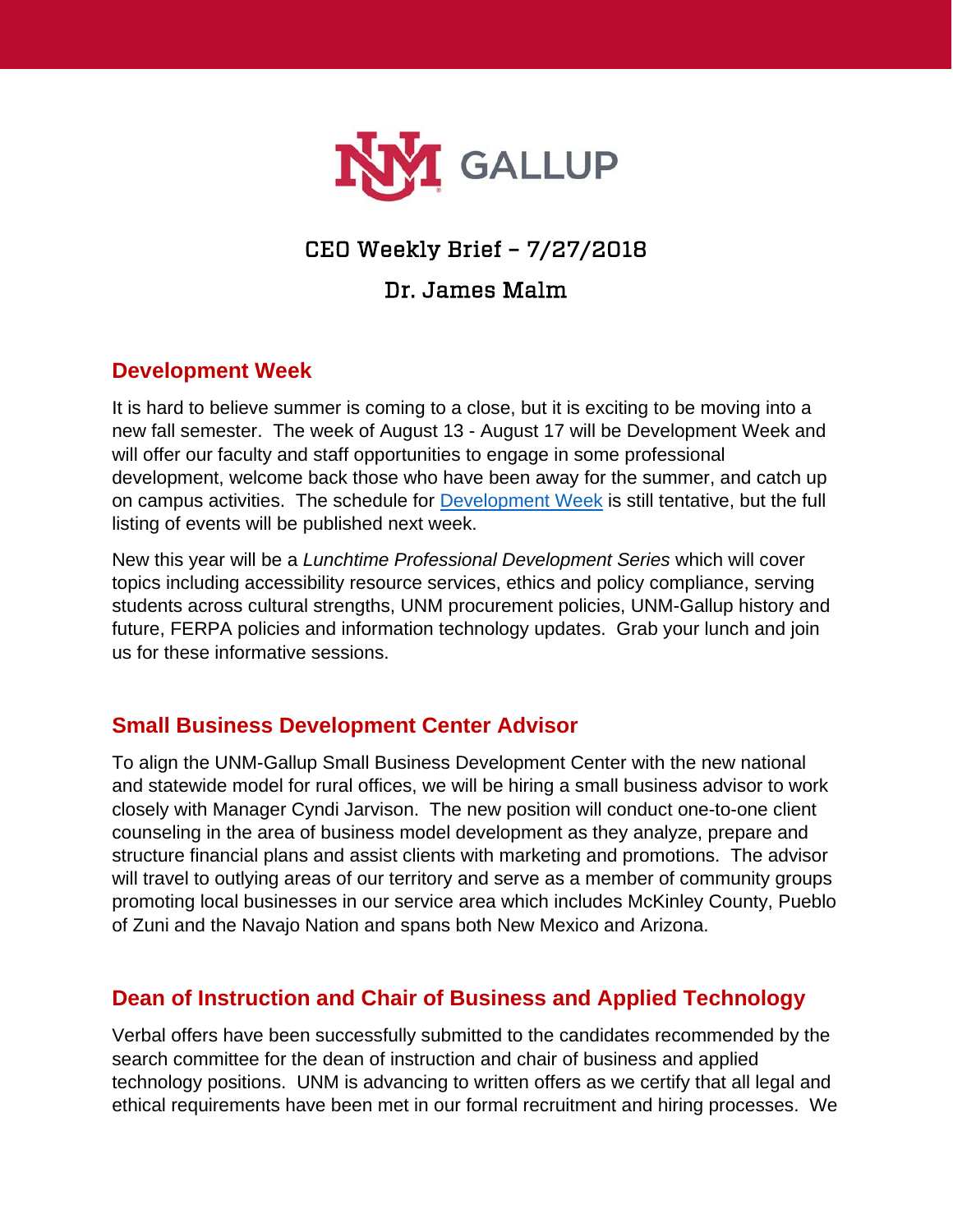are confirming our commitment to strong values of integrity, respect and accountability in every aspect of our work together as Equal Employment Opportunity is the law.

**Equal Employment Opportunity is** THE LAW

#### **Work Study Assignments**

Dean of Instruction Irene Den Bleyker, Director of Student Affairs Jayme McMahon and Director of Business Operations Robert Griego met this week to analyze all the Federal Work-Study requests as submitted by campus departments and divisions to make preliminary assignments for the upcoming academic year. As there is a cap on the amount of financial aid available for Work-Study scholarships and demand has exceeded funding levels, assignments will be made after careful discussion of needs and relationship to our campus mission. [Federal Work-Study](https://studentaid.ed.gov/sa/types/work-study) provides part time employment to qualifying college students to help defray the costs of education.

### **Higher Learning Commission 10-year Reaffirmation Visit**

This week I attended an informational meeting regarding the Higher Learning Commission's scheduled visit to UNM and to the UNM-Gallup campus March 4-5, 2019. Accompanying me to this update session were Robert Griego and Irene Den Bleyker. The Provost's Office is requesting completion of a survey outlining specifics of our campus including our adherence to university policies and procedures. We are delighted to fully engage in the University-wide preparations for the HLC vist this spring and assurance arguments this fall. See below for the HLC questionnaire.

- University of New Mexico, Branch Campuses describe your current students? Your potential students?<br>: describe your branch? What are its specific attributes, its niche, its goal<br>es? What is its relationship note UNN's countil mission? ,<br>a the structure of your systems of shared povernance?<br>su give specific examples of how shared governance has b e of this branch campus interest and community<br>safiate communities that the branch server?
- 
- sad Accecument<br>ova process for desenvising the need for changes or additions to the curriculum<br>ova process for actually matches a change to the curriculum?<br>ova process for ovalueing and successing AAR programs, general edu
-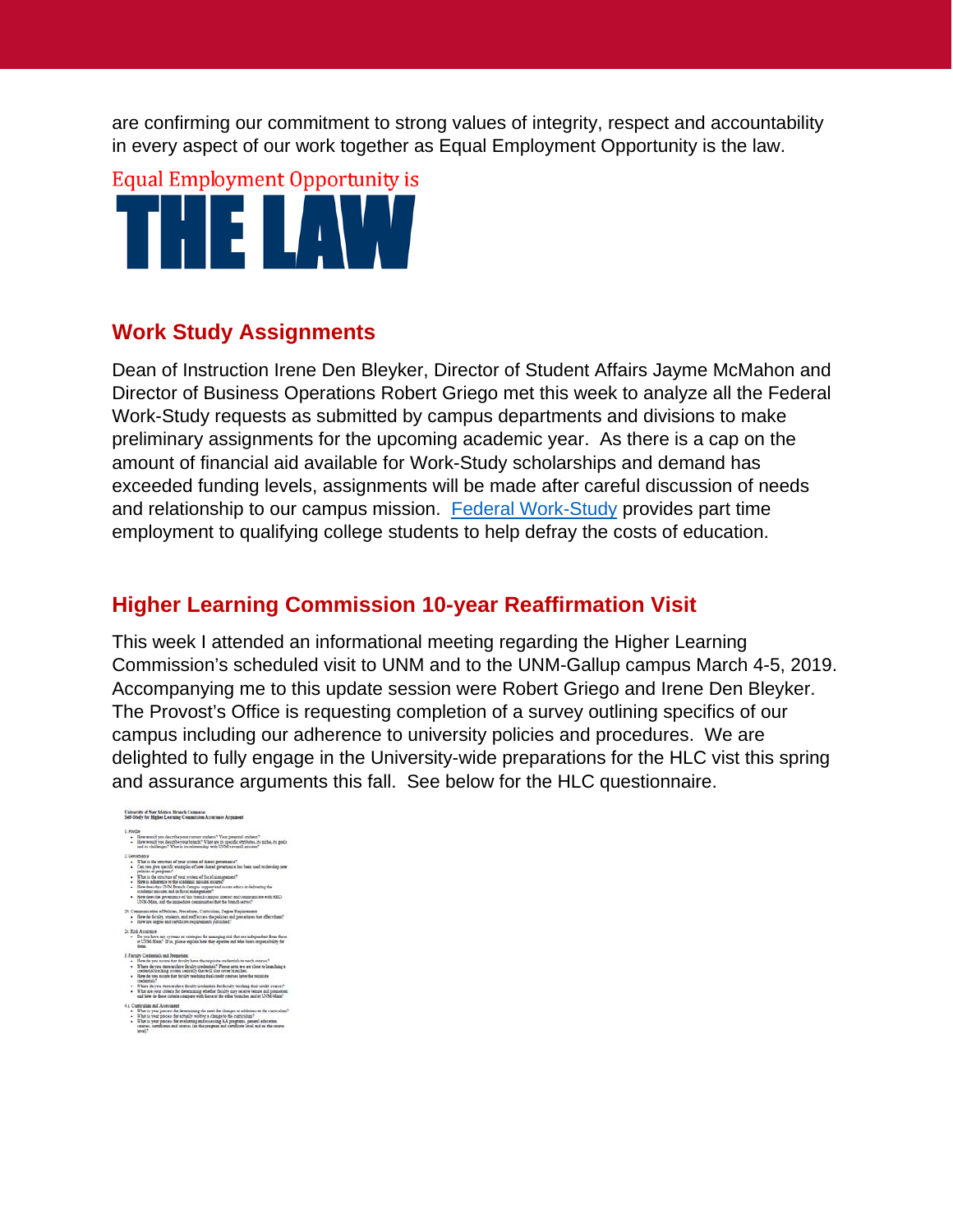## **Adult Education Annual Report**

The annual report of finances and activities for our adult education program has been submitted to the New Mexico Higher Education Department on its journey to the U.S. Department of Education. Under the leadership of new Program Manager Steve Marti, our north campus center is one of 24 adult education providers across the state. Adult education provides instruction in basic skills needed for job and college preparation. Staff at the center design classes for students whose first language is not English in order to help them gain skills needed for daily life, college preparation, job readiness, family literacy and citizenship. Classes are also available to help students prepare to take the high school equivalency test. Click below for more information on our UNM-Gallup Adult Education Program.



## **Community Affairs**

Thursday allowed for wonderful community interactions as I stopped by the Gallup McKinley County Chamber of Commerce "Business After Hours" at First Financial Credit Union.



I was able to meet and visit with some of Gallup's great business people. After the Chamber of Commerce monthly event, I continued on to Sammy and Marie Chioda's home for the 2018-19 installation of Gallup Rotary Club officers. Many thanks to the Chioda's for opening up their home for this annual ceremony.